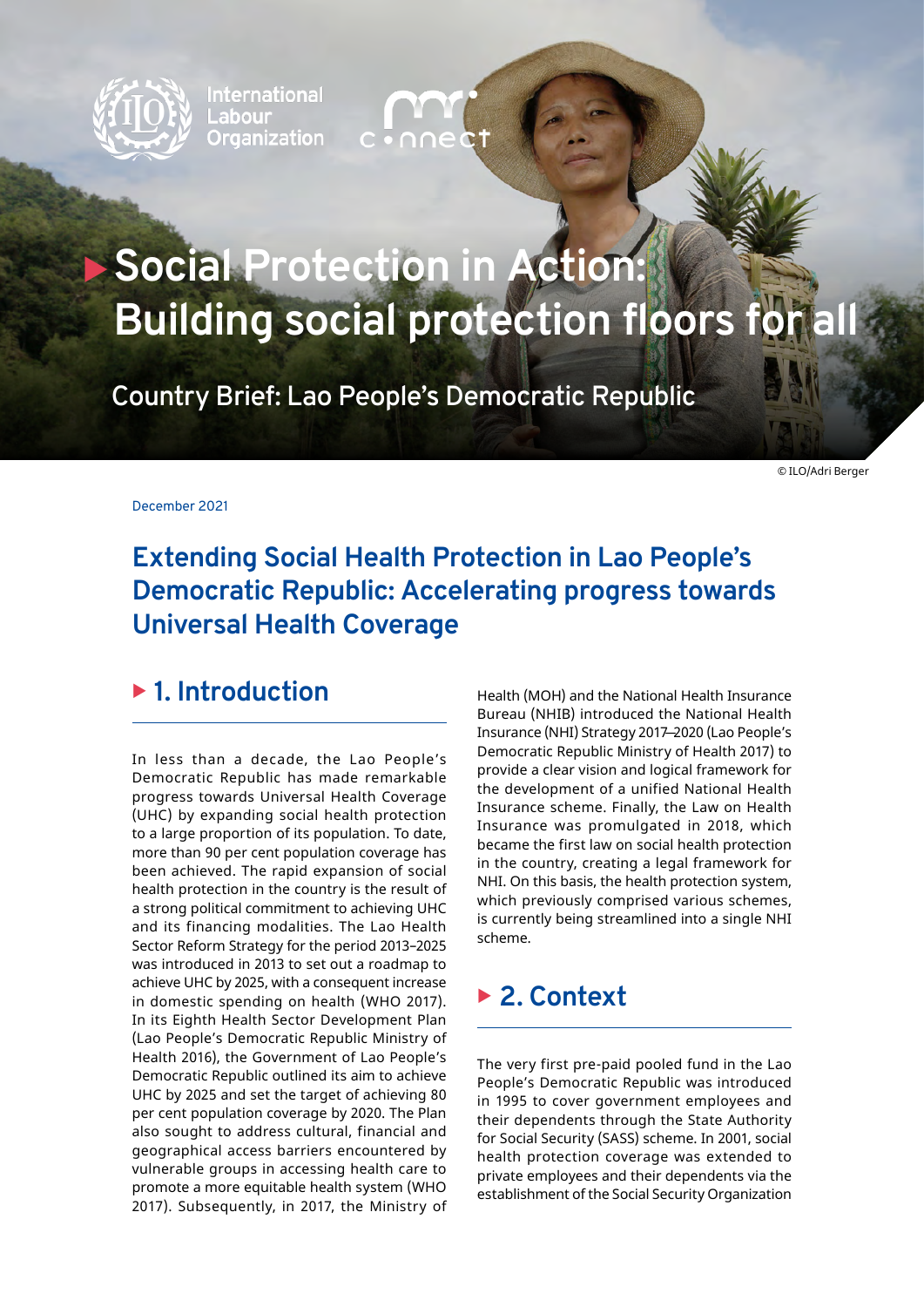(SSO) scheme. Both schemes were managed through the National Social Security Fund (NSSF) under the Ministry of Labour and Social Welfare (MLSW). In 2002, social health protection was further extended to informal economy workers through the voluntary and contributory Community-Based Health Insurance (CBHI) scheme. In 2004, the fully subsidized Health Equity Fund (HEF) was established under the management of the MOH to provide coverage to the poor and vulnerable. However, population coverage of the CBHI remained limited, with low enrolment rates, mostly due to the voluntary nature of the scheme and a lack of subsidies. Targeting errors of the HEF also posed challenges to the extension of social health protection to the poor and vulnerable. Consequently, only 10.8 per cent of the population was covered by a social health protection scheme in 2008 (Phetpasak, unpublished).

In 2010, a policy of Free Maternal Neonatal and Child Health (FMNCH) services was implemented, which contributed greatly to improving health services utilisation. However, informal payments and out-of-pocket (OOP) payments remained very high, which limited financial protection for intended beneficiaries of the policy (ILO 2019). In recognition of the difficulties inherent in extending coverage to informal economy workers through voluntary health insurance, in 2012, the aforementioned NHI fund was created under Decree 470/PM. The Decree not only provided the foundation for integrating all MOH and MLSW schemes into a single NHI scheme, but also introduced the provision of a 50 per cent subsidy for contributions from workers in informal employment.

The implementation of the integrated NHI scheme, merged with the pre-existing schemes under the MOH (CBHI, HEF and FMNCH) was set in motion in 2016 and rapidly rolled out to all provinces in 2017. At the time of writing, the only region not included in the NHI scheme is the Capital of Vientiane, where protection for workers in informal employment is provided through CBHI and FMNCH (ILO 2019). To further extend coverage, in 2017, along with the merger of the MOH schemes, the Government decided to adopt a tax-based financing model, which replaced contributions from informal economy workers with full public subsidies directly transferred to the NHI Fund. These public subsidies led to rapid coverage expansion nationwide, bringing the coverage rate up to 80 per cent in 2018 – two years

earlier than the target set by the MOH in the NHI strategy (ILO 2019). As part of the second step of the merging, which aimed to integrate NSSF schemes into the NHI Scheme, a pilot merger in Sekong and Vientiane provinces was initiated in October 2018. The nation-wide roll-out of the newly consolidated scheme was implemented in July 2019, covering all provinces except Vientiane Capital. The police scheme is also intended to be integrated into the NHI scheme, while the army scheme will maintain separate arrangements.

# ▶ 3. Design of the social **health protection system**

**Financing** 

The NHI is now a predominantly tax-financed health insurance scheme, with contributions from formally employed workers constituting a small share of the total revenues of the scheme. Health benefit contributions to the NSSF amount to 4 per cent of insurable salary, equally split between employers and employees. The NSSF transfers 1.25 per cent of the total social security contributions collected to the NHIB. In addition to taxes and member contributions, the scheme is intended to be financed by other sources of funding, such as grants, the tobacco control fund and other related funds (Law on Health Insurance of 2018, article 40). With the exception of Vientiane Capital, all sources of funding are now pooled into the NHI fund, which is used for to pay providers. Figure 1 below illustrates the financing flows of the NHI in Lao People's Democratic Republic.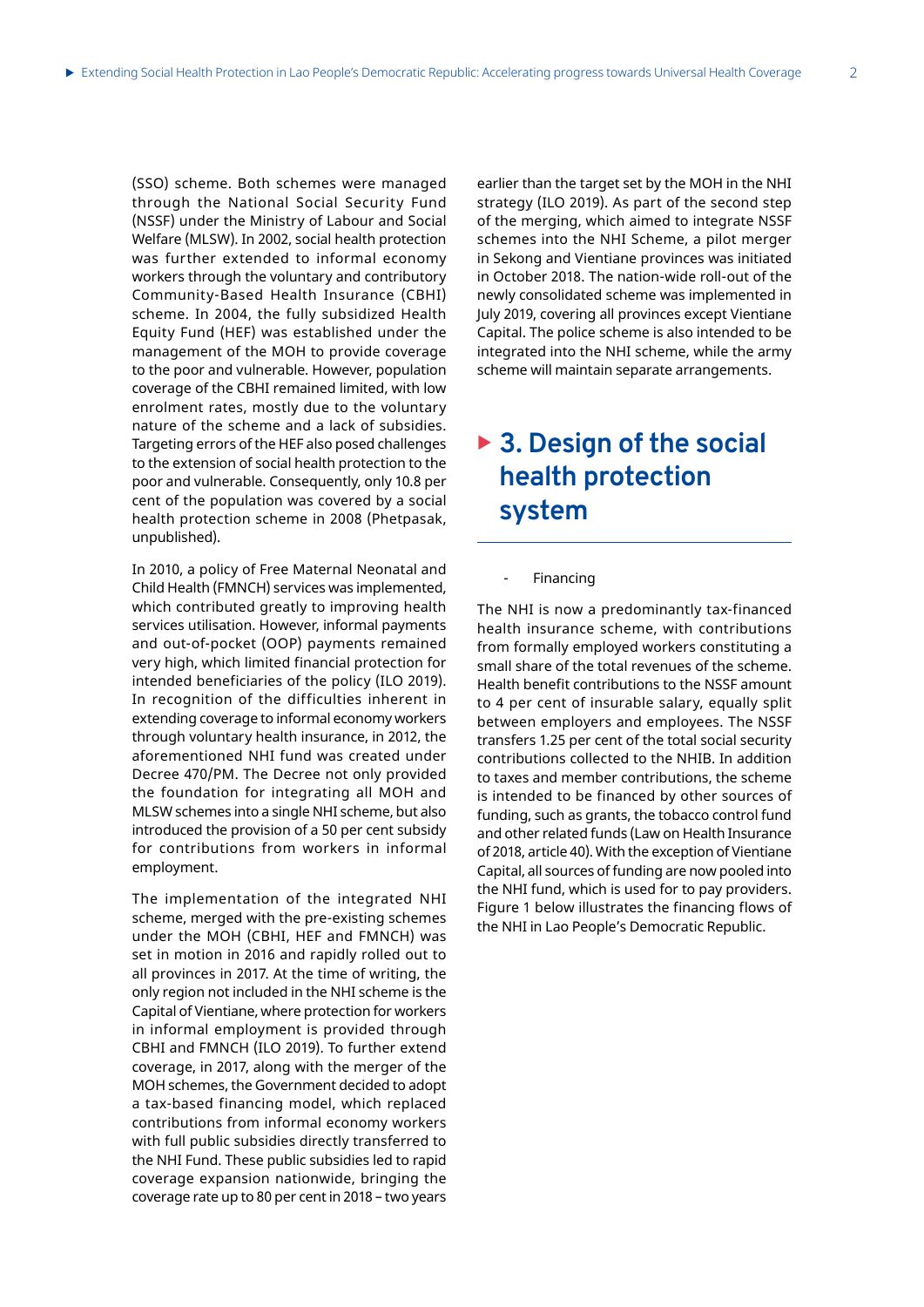

#### ▶ Figure 1. Overview of main financial flows of the social health protection system in Lao People's **Democratic Republic**

Source: Authors.

In 2017, government health expenditure accounted for 35.1 per cent of total current health expenditure in Lao People's Democratic Republic, while international sources (including aid and grants) accounted for 16.7 per cent. In the same year, OOP payments remained a dominant source of health financing, representing 46.2 per cent of total current health expenditure (WHO n.d.).

#### Governance

The implementation of the NHI scheme is based on Decree 470/PM, 1 which was issued to provide the legal basis for the creation of a single NHI fund. The Law on Health Insurance was enacted in 2019, and further defines the principles, rules

and measures regarding the management of national health insurance activity. The objective of the Law is to guarantee the scheme's effective and efficient implementation, *"aiming to ensure that Lao citizens are covered by health insurance and shall access universally to equitable health care services"*. 2 In addition, the Law on Social Security was amended in 2018 to define social security principles and rules, protecting the rights and interests of social security fund members and their families. Since then, the Lao People's Democratic Republic has introduced additional strategic documents to guide and support the achievement of UHC.

<sup>&</sup>lt;sup>1</sup> Decree 470/PM on National Health Insurance Fund of 2012, available at: <u>file:///C:/Users/admin/AppData/Local/Temp/433970.pdf</u>

<sup>2</sup> Law on Health Insurance of 2018, article 1.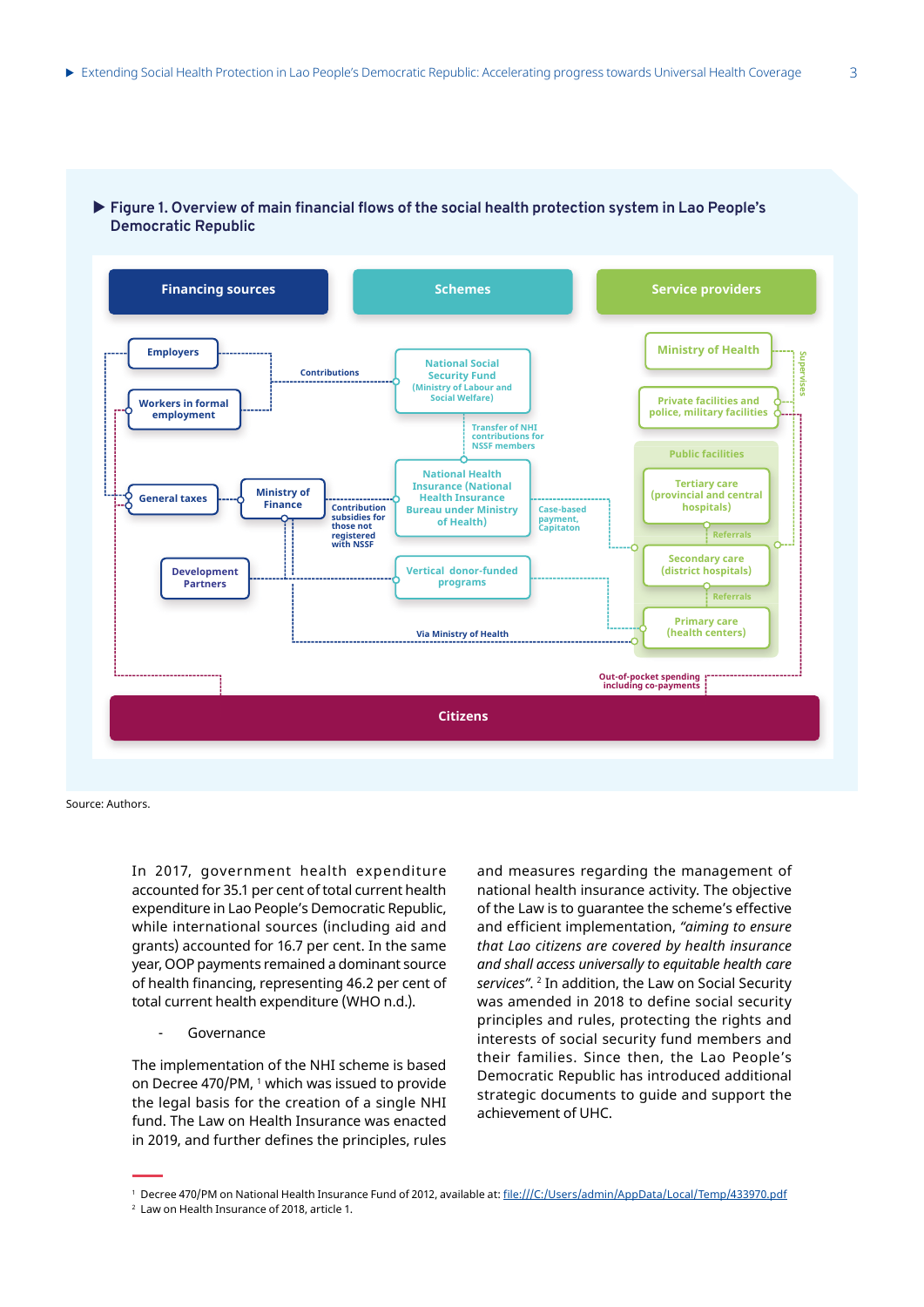The NHI fund is implemented under the leadership of the MOH. It is managed by the National Health Insurance Management Committee (NHI Management Committee) and its Secretariat, the National Health Insurance Bureau (NHIB). The NHI Management Committee is comprised of Management Committees at central, provincial and district levels wherein the NHIB at each respective level serves as its secretariat. The NHIB at the central level is a department of the MOH, in charge of all NHI management functions. According to the National Health Insurance Strategy 2017–2020, the NHIB is tasked with fulfilling nine main operational functions to provide effective coverage: stewardship, revenue collection and pooling, financial management, interface with the public, administration, strategic purchasing, technical support, verification and monitoring and evaluation (Lao People's Democratic Republic Ministry of Health 2017). Provincial and district offices are set up nationwide for the daily implementation of the scheme.

Legal coverage and eligibility

The NHI scheme is inclusive, in that "all Lao citizens regardless of sex, age, ethnicity, race, religion and social-economic status shall have the right to enrol in a health insurance scheme", as stipulated in the Law on Health Insurance. NHI enrolment for workers in formal employment – both public and private – is compulsory via NSSF membership. However, there are no registration mechanisms in place for the rest of the population, including for the self-employed and informal economy workers, who gain access to NHI services by showing an ID card at public health facilities. Enrolment to the NSSF is familybased, with the same health benefits entitlements extended to the contributing member's spouse and children.

- Benefits

All NHI members are entitled to a relatively comprehensive benefits package covering most health services in the public sector and at each level of care. The package is regulated by the Law on Health Insurance, using a combination of both negative and positive definitions. Through the negative definition, the package excludes aesthetic/cosmetic services, VIP room services (private), services used at private or overseas facilities and health services which are based on personal demands. It also excludes health services already covered by a third party

or other vertical programmes (for example, those that provide treatment for leprosy, HIV/ AIDS, tuberculosis or malaria). Using a positive definition, the Law on Health Insurance also provides the legal foundation for the consequent introduction of under-law regulations on a list of essential drugs and medical supplies, as well as price caps on services covered by NHI.

While the harmonization of benefits is a priority, there are still some differences in the benefits provided to members who register through the NSSF or directly to the NHI. Table 1 compares the differences between NHI and NSSF benefit exclusions. As noted, the NHI benefit package for the general population is broader, as it covers many NSSF exemptions such as heart surgery, dialysis, thalassemia treatment and chemotherapy.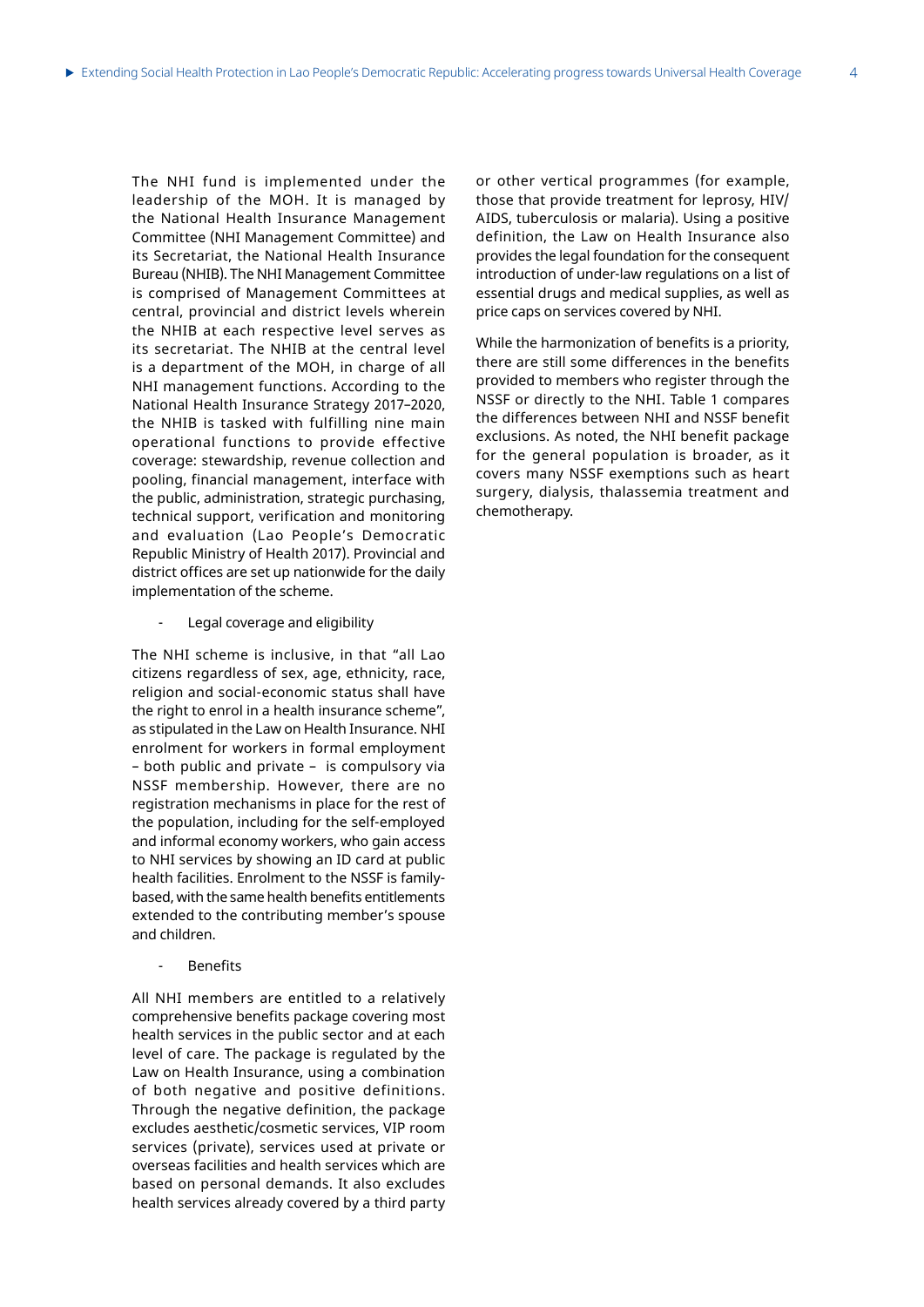#### $\blacktriangleright$  Table 1. NHI and NSSF Benefit Package exclusions

| <b>NHI exclusions</b>                                                                                                                                                                                                                                                                                                                                                                                                                                                                                                                                                                                                                                                                           |                      | <b>NSSF exclusions</b>                                                                                                                                                                                                                                                                                                                                                                                                                                                                                                                     |
|-------------------------------------------------------------------------------------------------------------------------------------------------------------------------------------------------------------------------------------------------------------------------------------------------------------------------------------------------------------------------------------------------------------------------------------------------------------------------------------------------------------------------------------------------------------------------------------------------------------------------------------------------------------------------------------------------|----------------------|--------------------------------------------------------------------------------------------------------------------------------------------------------------------------------------------------------------------------------------------------------------------------------------------------------------------------------------------------------------------------------------------------------------------------------------------------------------------------------------------------------------------------------------------|
| 1. Services requested by patients: VIP rooms, 1.<br>additional services, repair surgery, cosmetic<br>surgery, artificial teeth, sterilization, glasses and<br>contact lenses;<br>2. Services used in private facilities or overseas health 3.<br>care facilities;<br>3. Health care services covered by vertical 5.<br>programmes;<br>4. Health care services covered by other personal<br>liabilities (for example, injuries caused by traffic<br>accidents will be covered by the party responsible<br>for the accident or by accident insurance, and<br>injuries caused by dog bites will be covered by the<br>dog owner);<br>5. Transportation costs to and from health care<br>facilities. | 4.<br>7.<br>8.<br>9. | Health care services covered by government vertical<br>programmes (for example, TB, HIV, malaria and<br>leprosy);<br>2. Heart surgery;<br>Dialysis (not more than 5 sessions);<br>Thalassemia;<br>Chemotherapy;<br>6. Glasses or intraocular lenses (except for work injuries<br>or occupational diseases);<br>Dental prosthesis, except for work injuries;<br>All medicines related to the treatment of HIV/AIDs;<br>Annual health check-ups;<br>10. Sex reassignment surgery, artificial breeding,<br>sterilization and plastic surgery. |
|                                                                                                                                                                                                                                                                                                                                                                                                                                                                                                                                                                                                                                                                                                 |                      |                                                                                                                                                                                                                                                                                                                                                                                                                                                                                                                                            |

Sources: Adapted from MOH NHI implementation guideline, No. 0263/NHIB; 2016 Social Security Law implementation guideline, No. 2751/MoLSW, dated 24 July 2015.

> Co-payments apply at the point of service, except for those identified as poor by village/district authorities, pregnant women, children under five and monks, all of whom are fully exempt from copayments. Although the Law on Health Insurance stipulates that the unsured must comply with the co-payment policies, this provision has not yet been enforced.

Provision of benefits and services

NHI members can access treatment at all public health facilities in all provinces where NHI is rolled out. Public health services in the Lao People's Democratic Republic are delivered through a network of health centres, and district, provincial, central and specialized hospitals. In addition, the military and police sectors also provide health care services for their own employees and their families, as well as parts of the local community. Today, an increasing number of private clinics and hospitals are becoming a prevalent part of the health service delivery network (WHO 2018). Within the NHI network, there are currently three levels of health care services:

- Primary health care services (health centres);
- (ii) Secondary health care services (district/ community hospitals);

(iii) High level health care services (provincial and regional hospitals).

There is a referral system in place, but it is not very effective (World Bank 2017) due to the lack of a gate-keeping function at primary health care facilities (Akkhavong et al. 2014). In cases where provincial hospitals cannot treat a patient, they will send them to a central hospital. In such cases, third party payment does not apply, meaning that the patient will have to make a claim after treatment for reimbursement from the NHI Office. At the time of writing, only one private hospital (Xaymangkorn hospital) in Udomxay is contracted with NHIB and part of the NHI network.

The NHI scheme uses a mix of payment mechanisms. Capitation is the payment method for outpatient services, while the case-based method is used for inpatient services (World Bank 2017). The case-based method is used to pay for the free provision of maternity care services and inpatient care for children under five, which is free-of-charge for patients, whereas capitation is used to pay for outpatient care (World Bank 2017). Payment mechanisms at different levels of care are summarized in Table 2 below.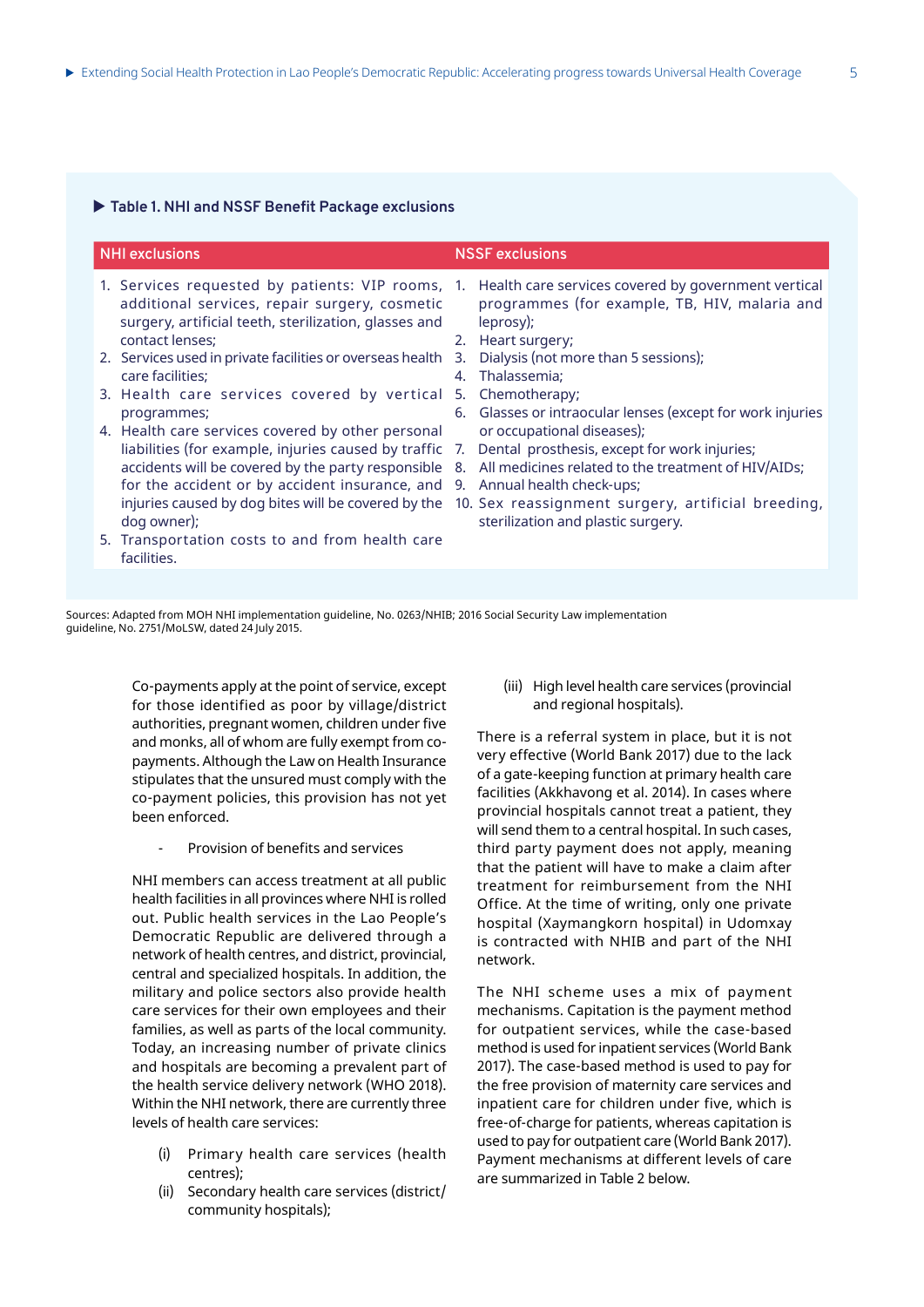|  |  |  |  |  | Table 2. NHI provider payment mechanism |
|--|--|--|--|--|-----------------------------------------|
|--|--|--|--|--|-----------------------------------------|

| Patient<br>co-payment | <b>Health centre</b> | <b>District hospital</b> | <b>Provincial hospital</b> | <b>Regional hospital</b> |
|-----------------------|----------------------|--------------------------|----------------------------|--------------------------|
| Outpatient            | Capitation           | Capitation               | Capitation                 | Capitation               |
| Admission             |                      | Case-based payment       | Case-based payment         | Case-based payment       |

Source: Author based on information provided by NHIB.

Presently, there is an emerging purchaserprovider split, whereby the NHI Fund is the purchaser and contracted NHI facilities are service providers. Both are placed under the leadership of the MOH. A third-party payment mechanism applies for all NHI members. As noted above, the only exception is at central hospital level, where referred patients need to pay first and submit a claim to the NHI Office to be reimbursed.

When seeking care, direct co-payments apply to NHI members, with the exception of members who registered through the NSSF and members of poor households identified by their village heads, as well as pregnant women, children under 5 and monks. The co-payment amount varies depending on the level of care, as follows:

- Health centres (outpatient and inpatient): 5,000 Lao Kip (LAK) (approximately US\$0.55) per visit or admission
- District hospitals (outpatient): LAK10,000 (US\$1.10) per visit
- Central hospitals (outpatient): LAK20,000 (US\$2.20) per visit
- Provincial and regional hospitals (outpatient): LAK15,000 (US\$1.60) per visit.

"High-cost surgery and treatment" requires much higher co-payments from non-NSSF members, while a specific schedule of provider payments applies for NSSF members seeking high-cost treatment, as summarized in the table below.

#### $\blacktriangleright$  Table 3. Co-payments for high-cost cases and risk adjusted capitation for chronic diseases for NSSF **members**

| Co-payments for high-cost surgery or<br>treatment for hospitals or members |                                                                                                                                                     | Risk adjusted capitation for chronic disease<br>of LAK10,000 per member per year |                                                 |  |
|----------------------------------------------------------------------------|-----------------------------------------------------------------------------------------------------------------------------------------------------|----------------------------------------------------------------------------------|-------------------------------------------------|--|
|                                                                            | 1. Brain surgery: LAK1,500,000 per surgery;<br>2. Orthopedic surgery with steel implants: 50 per cent                                               |                                                                                  | o Cardiovascular;<br>o High blood pressure;     |  |
|                                                                            | of total cost;<br>3. CT scan, MRI or mammogram: 50 per cent of total<br>cost;                                                                       | $\circ$                                                                          | o Diabetes;<br>Hyperthyroidism;<br>o Hepatitis; |  |
|                                                                            | 4. Road accidents (in case of hospitalization): not<br>more than LAK1,000,000 per admission;                                                        | $\Omega$                                                                         | Renal failure;<br>o Gout.                       |  |
|                                                                            | 5. Transportation cost for serious cases: 50 per cent<br>of total cost/time based on the actual receipts;                                           |                                                                                  |                                                 |  |
|                                                                            | 6. Chemotherapy not exceeding 6 sessions per year:<br>members pay 50 per cent of total cost but this<br>should not exceed LAK5,000,000 per session; |                                                                                  |                                                 |  |
|                                                                            | 7. Haemodialysis not exceeding 5 sessions or renal<br>cleaning fee for patients not over LAK4,000,000.                                              |                                                                                  |                                                 |  |

Source: Author based on information included in a 2018 MoU between LSSO and NHI.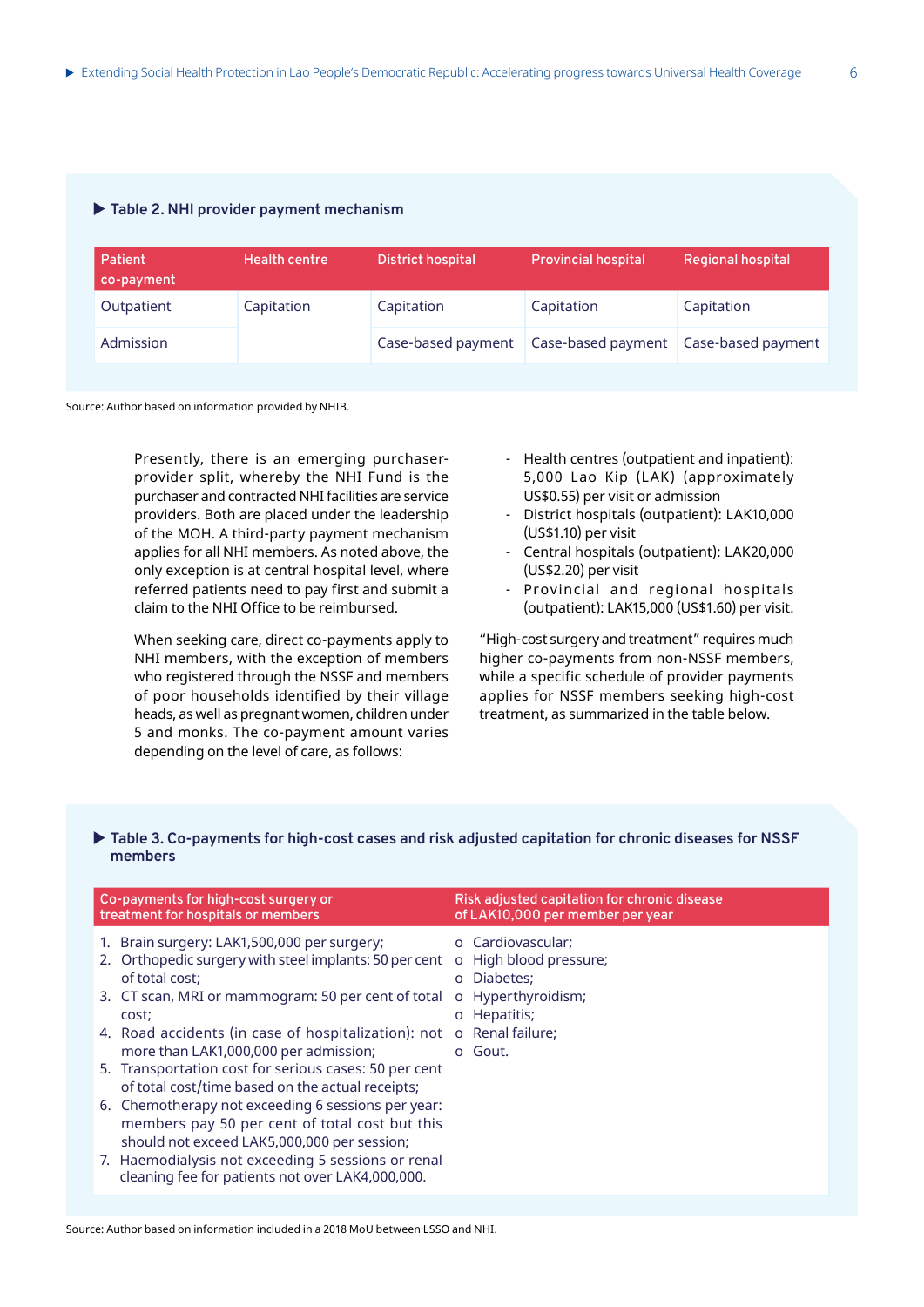## <sup>X</sup> **4. Results**

#### **Coverage**

Owing to the introduction of public subsidies to finance the participation of poor households and workers in the informal economy in the

NHI scheme, social health protection coverage in the Lao People's Democratic Republic has increased remarkably, reaching 94.3 per cent of the population in 2020 (National Health Insurance Bureau 2020). The coverage rate has been maintained at this level since then.

In 2018, the NHI covered 75 per cent of the population through tax subsidies, while SASS,



### X **Figure 2. Social health protection coverage in Lao People's Democratic Republic, 2008-2018**

Note: FCU5, FMAT, HEF, CBHI except VTC merged into NHI

Source: Adapted from Phetpasak (unpublished).

SSO and the scheme for police and military forces covered 7 per cent, 3 per cent and 8 per cent of the population, respectively. As previously noted, the unified NHI scheme has not been implemented in Vientiane Capital yet. The CBHI (the MOH's voluntary scheme for workers in the informal economy) and Free Maternal and Child Health (FMCH) programmes still exist in Vientiane Capital, covering around 2 per cent of the total population in 2019.

This high level of coverage has been achieved in just one year, from 2016 to 2017, during which time the population coverage expanded exponentially from 31 per cent to 91 per cent. The remarkable coverage expansion in the country has been facilitated by increased budget allocation to subsidize enrolment of informal workers and

the poor and vulnerable into social health protection schemes. However, challenges remain in maintaining this coverage rate. Inadequate and erratic budget allocation by the Ministry of Finance has been observed recently, posing a major threat to the financial sustainability of the NHI and transferring financial risk to health facilities. This may have significant implications for the continuation of contribution subsidization and level of protection provided to workers in the informal economy, as well as the poor and the vulnerable.

> - Adequacy of benefits/financial protection

Despite the comprehensive benefits package and the low co-payment amount, the financial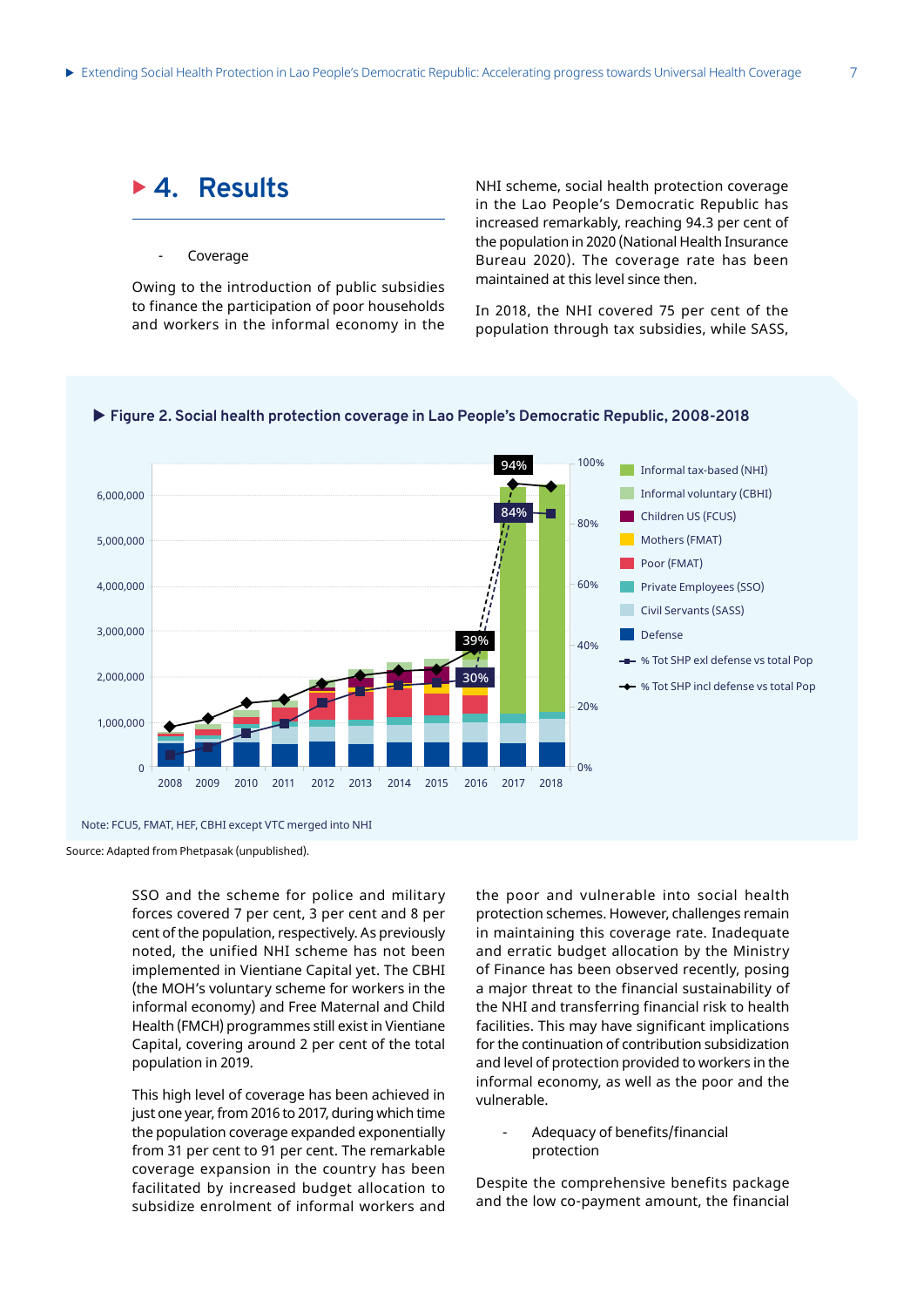protection capacity of the NHI remains limited, as reflected in the high rate of OOP payments in the country. Albeit on a downward trend, OOP expenditure as a proportion of total health expenditure is very high, at 46.2 per cent in 2017

(WHO n.d.). Informal direct payments remain significant at facility level, which limits financial protection for the NHI beneficiaries (ILO 2019).





Source: Adapted from WHO Global Health Expenditure Database.

#### Responsiveness to population needs

o Availability and Accessibility

Even though the NHI benefits package is relatively generous in design, the provision of benefits is hindered by a lack of supply-side readiness (World Bank 2017). This is manifested in a lack of basic amenities and equipment, limited diagnostic capability and the absence of basic medicines at health centres and district hospitals, which include primary and secondary facilities (WHO 2018).

In 2017, the number of doctors and nurses, and midwives per 10,000 inhabitants in Lao People's Democratic Republic was 3.7 and 12.6, respectively. In the same year, health service

coverage index (SDG 3.8.1) reached 51 units (WHO n.d.), in which the indicator of service capacity and access was relatively low, at 35 units (WHO 2019b).

Although the country's network of health care facilities covers 93 per cent of the population within a 90-minute walking distance (Akkhavong et al. 2014), there remain financial and physical barriers to accessing health care for NHI members, especially among the poor and the vulnerable, and ethnic minority groups living in rural and remote areas. Significant inequalities in health care utilization and health outcomes persist across socioeconomic quintiles, ethnic groups and geographic locations (ILO 2019; Nagpal et al. 2019). For example, it has been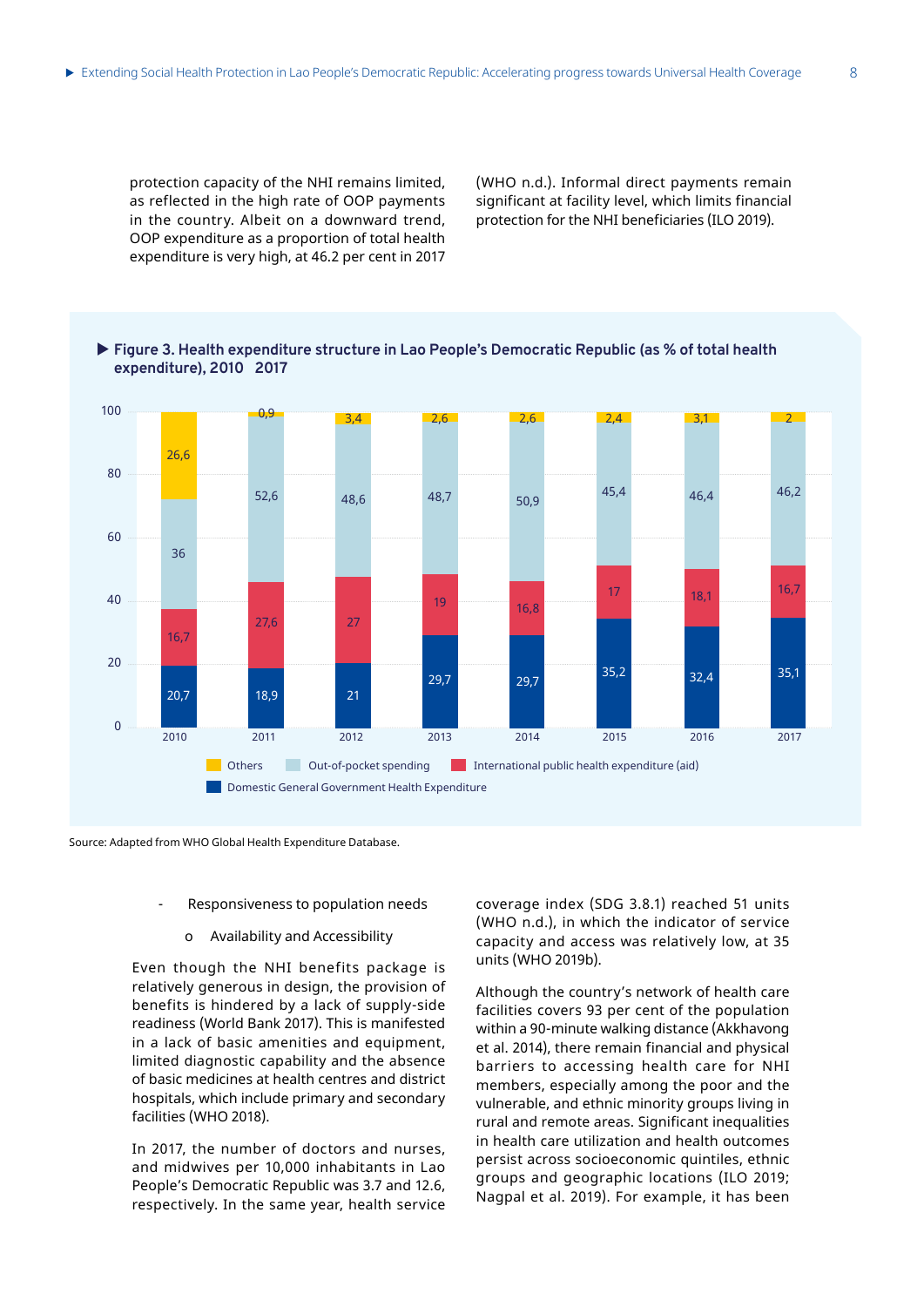found that "distance to the nearest health care facility" and "ethnicity" are the most significant predictors of the immunization rate in the country (Mobasser et al. 2016).

o Acceptability and Quality

In general, quality of care remains a challenge with regard to health care delivery at public facilities, especially at primary and secondary levels (health care centres and district hospitals). The shortage of qualified health workers in primary and secondary health facilities, which is caused by a shortage and mal-distribution of health workers, contributes to worsening the quality of care at these two levels (World Bank 2017).

However, in terms of maternal care services, skilled birth attendance increased significantly, from 37.5 per cent in 2011 to 64.4 per cent in 2017 (Lao Statistics Bureau 2018), with an overall increase in utilization of maternal services of over the last 10 years. This has translated into significant improvements in health outcomes. Specifically, the maternal mortality ratio, measured as the number of deaths per 100,000 live births, plunged from 272 in 2011 to 185 in 2017 (WHO n.d.). In addition, the under-five mortality ratio decreased from 58.9 to 47.3 per 1,000 live births between 2013 and 2018 (WHO n.d.). Despite these positive trends, in general, utilization of health care services in the Lao People's Democratic Republic remains relatively low. Specifically, utilization rates among NHI members for outpatient and inpatient care are only 53.9 per cent and 5.6 per cent, respectively (ILO 2019). Health care utilization among NSSF members is much higher than that of NHI members. According to the NSSF, utilization rates among NSSF members in 2017 were estimated at 97 per cent for outpatient care, 20 per cent for emergency care and 7 per cent for inpatient care.

### ► 5. Way forward

Despite the impressive pace of advancement towards UHC in the Lao People's Democratic Republic, challenges remain. The MOH is developing a new NHI strategy for the period 2021–2026, in which enhancing financial sustainability and decreasing OOP payments are among the top priorities to maintain the coverage rate achieved so far and provide

better financial protection. Addressing the budget deficit requires a thorough fiscal space analysis and fiscal restructuring, which will require concerted government efforts and a strong political commitment. To enhance population coverage, the NHI Bureau plans to roll out the NHI scheme in Vientiane Capital and is considering various design options (within the constraints of the limited budget available). Capacity strengthening, particularly at provincial and district levels, and the modernization of the administration of the NHI scheme are also among top priorities. Among the administrative reforms needed, the MOH is considering the development of a fully functional Management Information System, operational nationwide and providing real time information, as an essential tool to strengthen the efficiency of administration and responsiveness to members' needs.

### ▶ 6. Main lessons learned

- Voluntary contributory health insurance is neither an efficient nor a sustainable option for covering informal economy workers in low-and middle-income countries, especially in the context of widespread poverty and limited understanding of insurance.
- Substantial government funding is essential to fully or partially subsidize enrolment into social health protection schemes for workers in informal employment, as well as the poor and the vulnerable, providing almost "automatic" solutions to address population coverage gaps.
- To sustain the current policies and financing arrangements, it is essential to define domestic resources, taking into account the contributory capacities of different population groups., and the variety of means available to create fiscal space. Such methods may include (individually or in combination) effective enforcement of tax and contribution obligations, reprioritizing expenditure, or a broader and sufficiently progressive revenue base.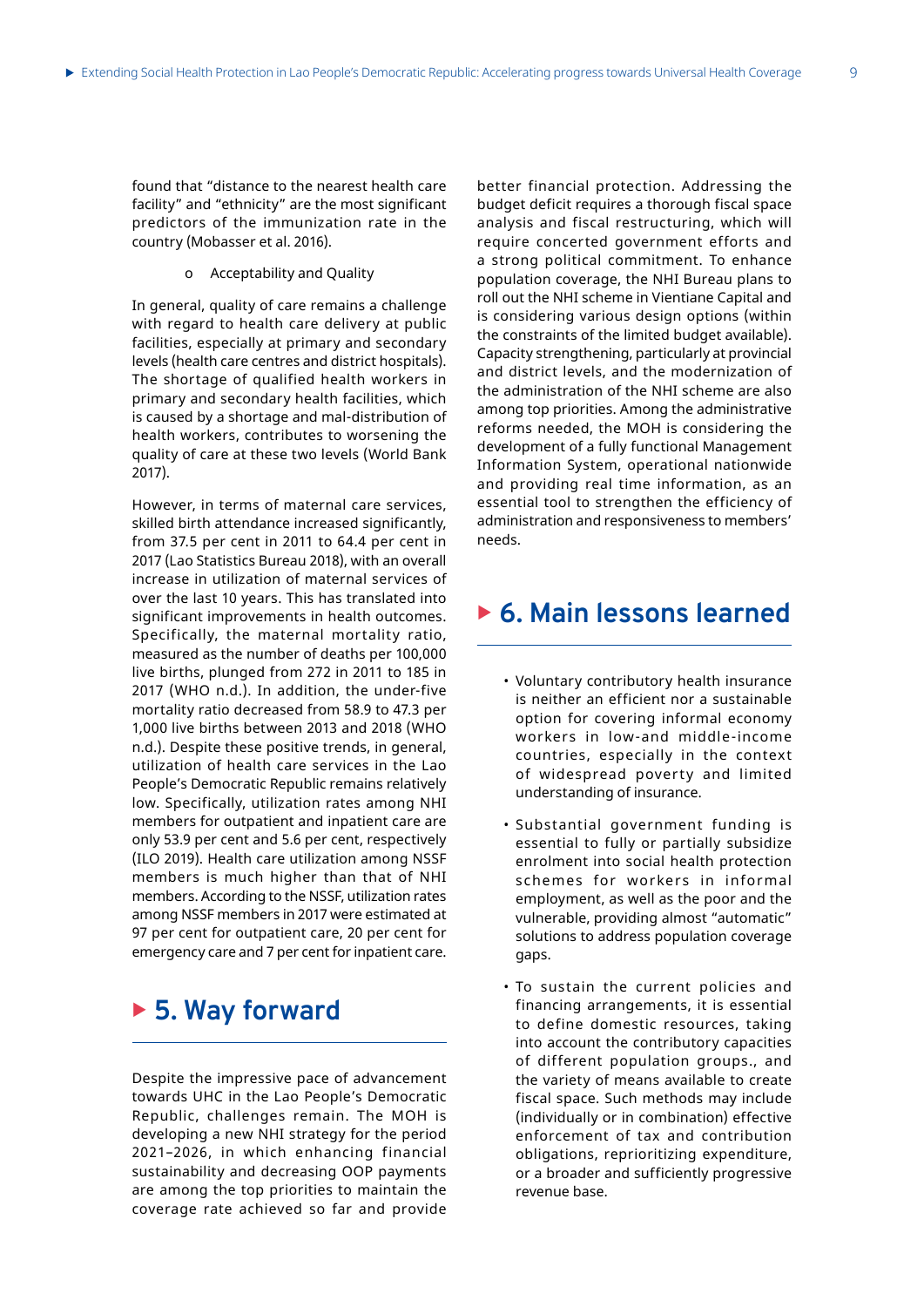- A comprehensive benefit package with minimal co-payments is not sufficient to provide sound financial protection. Health care services must be accessible and of sufficient quality, with strict control over unofficial payments at the point of service. Without supply-side readiness, increasing NHI enrolment is not sufficient to guarantee effective and equitable access. Strengthening health care supply, especially at primary level, tackling the shortage and mal-distribution of qualified medical workers, and addressing social, economic and financial barriers to accessing health care are necessary, alongside a comprehensive NHI policy.
- Integrating multiple schemes to increase risk and financial pooling for better redistribution is achievable through strong political will and good inter-ministerial collaboration, with a common vision for universal social health protection.



**© ILO/Adri Berger**